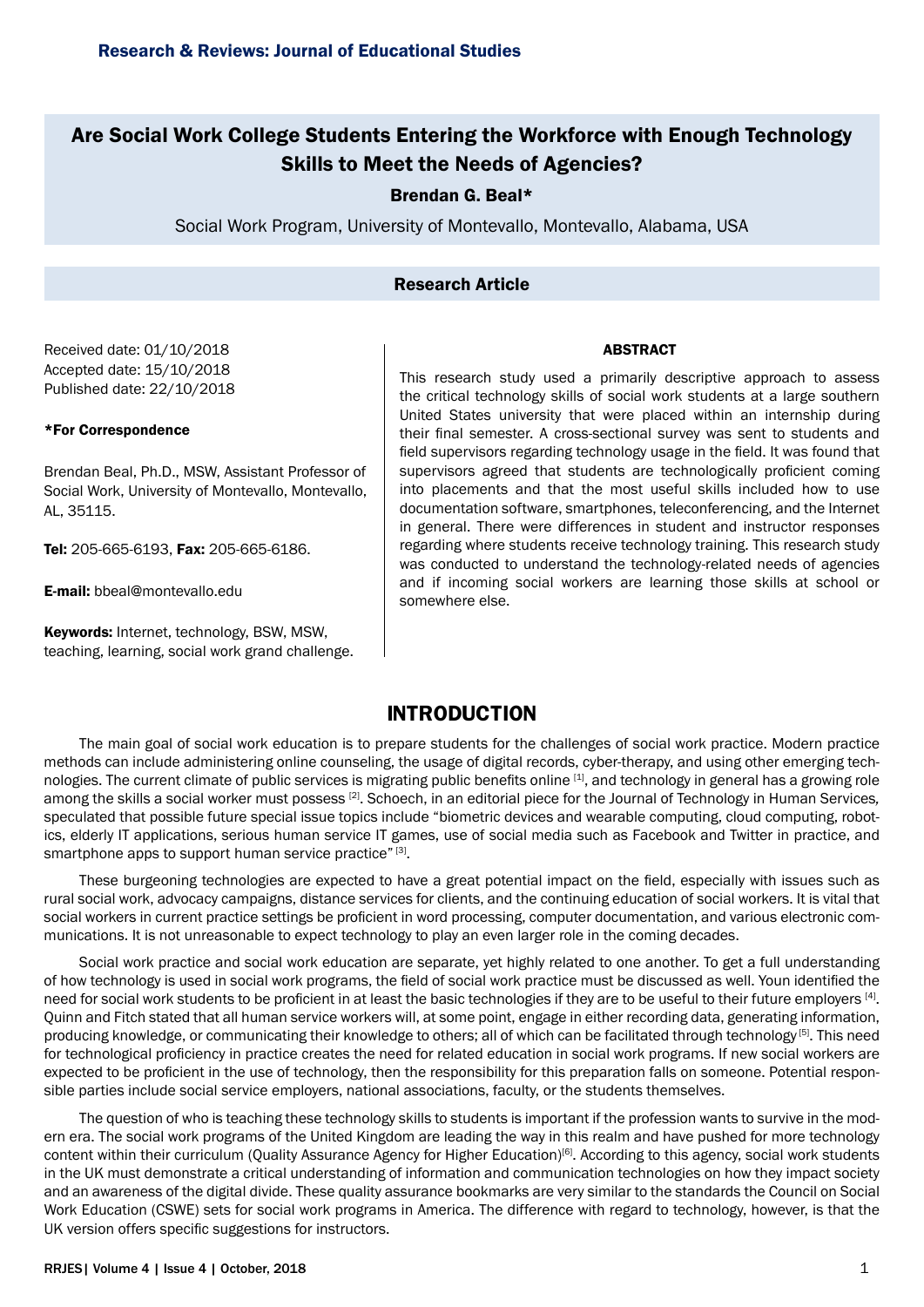The first exposure to real clients often starts with the field practicum during a social work students' final year of school. This is one of the first opportunities to test a future practitioner's skills with regard to technological proficiency. The question of whether or not new social workers are ready to apply these skills when they enter in the field is relevant to the future of the profession. It is imperative to explain what, if any, skills Bachelors of Social Work (BSW) students and Masters of Social Work (MSW) students are lacking within their field placements and explore what opportunities social work programs, organizations, and agencies are missing. Because technology pushes the bounds of how we work, students coming into practice having already utilized technology for innovative purposes will be better able to apply new technologies to age-old social justice issues.

Youn's qualitative research study compared the technology content in an MSW program with the technology needs of local human service agencies. The results indicated that the technology content of that MSW program was sufficient and that the student interns were adequately prepared for the technology demands of the local agencies. That study was a snapshot of a single MSW program in the United States and it was found that the agencies surveyed were not using technology to its fullest capacity. Further research is needed on this topic and in line with Youn's work, this current research study answered questions pertaining to the technology component of the social work curriculum and students' knowledge on how to apply technology within their field placements. Descriptive data were collected from BSW students, MSW students, and field supervisors. The following research questions were addressed:

What are the technology needs of local agencies?

Are these needs being fulfilled by the social work students placed there?

Where do the students learn critical technology skills?

What are the opportunities for utilizing technology skills within these placements?

This research study is exploratory in nature and also indicates suggestions for social work programs with regard to adding technology components to social work syllabi.

### Literature Review

This literature review identified research on technology use within social work practice, education, and the field practicum.

### Technology within social work practice

Many researchers have stressed the value of innovative practices within social work. The area of Internet services is growing as well. The first known online, fee-based mental health service was established by Sommers in 1995. If clients seeking this kind of service have Internet access, the potential to help people through such online social networking interventions is tremendous. Videka and Goldstein reported on a program that integrated text messaging into an adolescent mental health program and communicated the importance of social media to contemporary clinical social work practice [7].

In terms of technology and broader implications within practice, Perron, Taylor, Glass, and Margerum-Leys reported on the effect that communication technologies have on the ethical standards of social work  $[8]$ . They wrote that technologies such as social networking, electronic messages, and the Internet in general all influence certain ethical principles of social workers. These principles include recognizing the central importance of human relationships, protecting the confidentiality of clients, continuity of services, seeking the advice of colleagues, and advocacy. Reamer cited the potential ethical dilemmas surrounding encrypting client information on databases, receiving accurate informed consent with cyber-therapy, or having dual relationships with clients over Facebook [9]. Reamer concludes that future social workers will have to walk a "fine line between valuable innovation that has therapeutic benefits and harmful, possibly exploitative treatment of vulnerable clients".

It is necessary for social workers to be cognizant of the lack of access to important online services, or the "digital divide", that exists for some people. It has been shown that computer ownership and access is less likely among people who are older, less educated; earn lower wages, or who belong to a minority group (U.S. Census Bureau, 2014)<sup>[10]</sup>. Although smartphone Internet access is more evenly distributed among demographics, the divide of who can easily get online or work on a computer is still present. This is significant because more job applications are offered online, more skill acquisitions take place online, and other important resources are migrating online all the time. Social workers advocate on behalf of these marginalized populations and the addition of a digital divide adds to the potential of economic and social isolation. These are issues very relevant to social work [11].

The most prevalent technology used in social work practice today can be classified as information and communication technologies. This very general term includes all electronic delivery systems such as the Internet, radios, televisions, and computeraided devices that can connect to Wi-Fi or other frequency. Experts agree that this is the largest area for growth within social work. Practical applications include Internet health discussion groups for healthcare management online mental health services smartphone applications and technology-enhanced simulations for worker education [12-15]. Although the essence of social work practice has historically involved face-to-face interactions, clinicians and researchers are moving towards communication with clients from a distance [16]. Even though social presence is embodied by physicality, it is no longer contained to the purely physical [17].

It has been reported that when compared to fields such as engineering or business, social work uses less technology. De-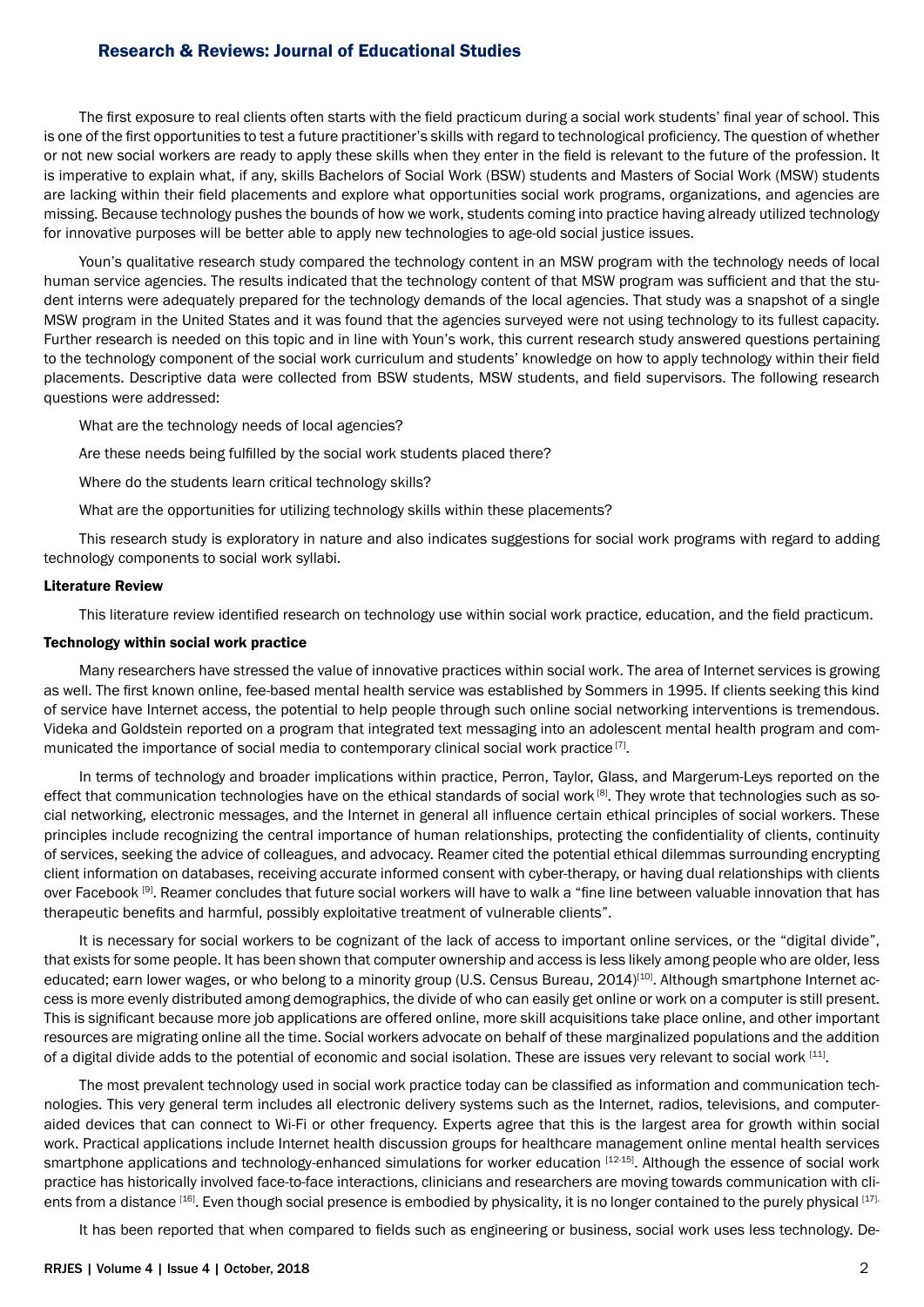spite this disparity, technologies such as mobile devices or online simulations are increasingly becoming more important within practice. The need for technological proficiencies in practice creates the need for related education in social work programs because "merging technology and practice is important in social work education since most graduates will work in computersupported environments".

#### Technology Usage within Social Work Education

The social worker educational process has been altered in recent years and technology contributed to these changes [18]. Modern devices have contributed to the growth of technology based learning. Prevalent technologies mentioned in the social work education literature include course management systems (e.g. Blackboard, Moodle, and Web CT), email, smartphones, tablets, DVD/CD players, distance learning platforms, and the Internet in general. In an educational context, these technologies are used to help students and instructors facilitate the teaching and learning process. Some programs are teaching technology directly to social work students. UT Arlington had the class: Advanced Use of Information Technology in the Human Services and University of Minnesota still offers a technology and communication in social work class (University of Minnesota School of Social Work) [19].

Distance education is by far the most widely studied aspect of technology in social work education [20]. Youn remarked on the abundance of distance education studies within the technology-focused social work literature. One definition of distance education is a separation of the instructor and student in time and/or place [21]. As a basis for peer collaboration, social work students have used distance technologies like wikis or course management systems to provide an arena for multiple collaborators to work on the same project across time [22]. Other examples include online course elements and/or video conferencing. The benefits of teaching online are becoming evident to programs as they build more online learning environments [23]. Higher education in general has moved more curricula online and in one study that measured student learning effectiveness online, Fillion, Limayem, Laferriere, and Manth found that there was not a significant difference in a student's increase in critical thinking skills, analysis of issues, or understanding of basic concepts in online courses when compared to the in-class counterpart [24].

The general idea of teaching clinical skills outside of the traditional classroom is a complicated issue [25]. Faculty within social work departments sometimes report feeling apprehensive about using certain technologies to teach courses especially practicebased courses [26, 27]. There exists a hesitation for technology-based approaches toward areas that traditionally depend on face-toface interaction [28]. The perceived limitations of technology may explain why, historically, faculty within social work programs are not overwhelmingly adopting teaching innovations and also explain why some faculty agree that the technology content of social work curriculum does not need to be enhanced  $[29]$ .

Nonetheless, social work educators are pushing the boundaries of educational technology. There are numerous studies on audience response systems, social media, and virtual learning environments [30-33]. Some educators are "flipping" the classroom, or viewing online lectures before class and dedicating face-to-face time to engaging students with collaborative case studies. Overall, this hybrid method of instruction seems to work best [34].

### Intersection of Technology and Social Work Field Practicum

The literature pertaining to field instruction and technology includes much on virtual contact between students, field programs, and field supervisors. Recent research has focused on virtual elements within the field practicum. "With the emergence of new innovations such as tablet technology and smartphones, along with easy-to-use applications such as Skype and Face Time, virtual supervision of social work field students is even closer to becoming a reality". With field visits using a higher overall percentage of a program's travel budget virtual supervision is receiving more attention [35]. Colvin and Bullock reported that "it is of critical importance for field educators to embrace a mind-set of acceptance regarding technology-infused field education" [36].

It has been suggested that field practicum pedagogy could focus more on technology-mediated exchanges between school personnel and field supervisors. An online syllabi search indicated that current field practicum requirements mention technology sparingly, as seen in a field education class at Baylor University that urges students to: "continuously discover, appraise, and attend to technological developments" [37].

Although it is at a large cost, virtual simulations of home visits are being developed in spaces such as Second Life in order to jump start students' engagement and assessment skills before they practice the generalist model in face to face situations.

## **METHODS**

These methods were designed to make the research replicable and this research was approved by the Institutional Review Board (STUDY00001800). The data in this research study came from a cross-sectional survey sent online and concerns social work student and supervisor technology usage within field placements.

#### Sample

A convenience sample was obtained of BSW and MSW students currently in their field practicum as well as field supervisors working or having previously worked with BSW or MSW students in a practicum setting. The population of the research study in question is representative of a BSW and MSW cohort and field supervisors at a large public university in the South (N= 614) and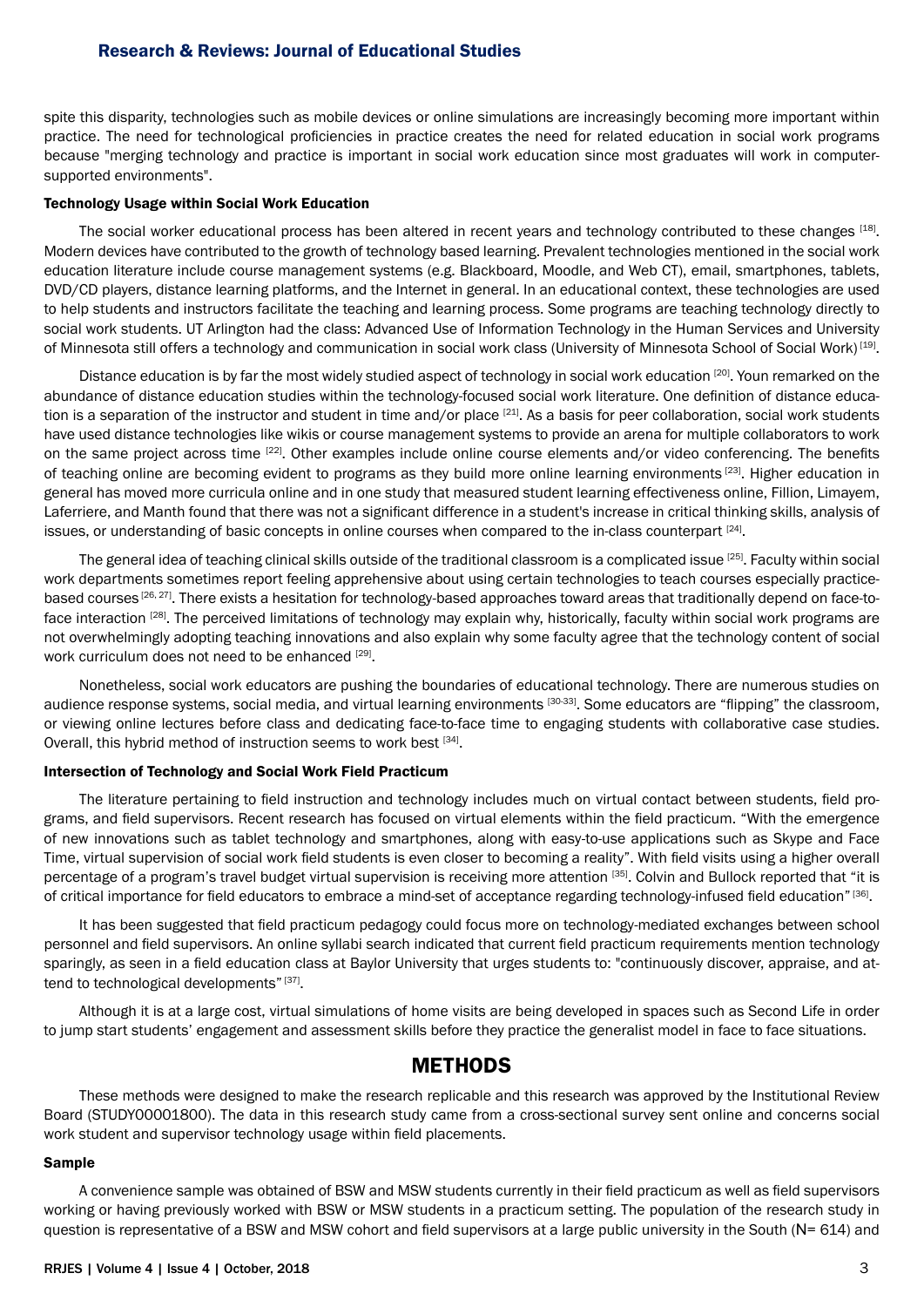approximately 25% of them were sampled. Email correspondence was sent out to a field education listserv. Some of the representative agencies in which these respondents worked included county family and children services, hospitals, K-12 schools, shelters for women or homeless, religious-based programs, and university departments.

### Instrument

In line with Youn's work and Quinn and Fitch's research on field agency expectations regarding new social worker technology proficiency, an online survey was constructed for the purposes of this research study. An expert panel of professors evaluated the instrument for content and face validity. Items measured demographic information, technology usage, attitudes on technology, the readiness of social work student interns to use agency technology, and implications for future social workers [38]. Survey items included Likert-type scales and open-ended questions. The hosting site of the survey was SurveyGizmo.com, a site used for its smartphone survey compatibility. Although online surveys have been associated with lower response rates (Fan & Yan, 2010), this survey technology is appropriate for the research study [39]. Internet data collection procedure on a similar topic was analogous as well.

### Data Collection

Survey links were emailed out to a listserv of students and supervisors. The average completion time for student surveys was four minutes; for supervisors it was nine minutes. A small percentage (15%) of students completed the survey on their smartphone as opposed to 1% of field supervisors. All surveys were submitted between April 14, 2015 and May 21, 2015. The data were confidential as the IP addresses of people surveyed was collected as a byproduct of Survey Gizmo's protocol.

## Data Analysis

Data were exported from the survey website into a spreadsheet. Certain items were uploaded and analyzed using both the Statistical Package for Social Sciences (SPSS) and R. The descriptive data and corresponding statistics and tables were reported. A two group comparison of student responses and supervisor responses was conducted for certain variables. A multiple linear model was attempted. The open-ended questions were analyzed and the resulting themes and statements were reported.

## Limitations

The sampling method was non-probabilistic and may have attracted a technology-inclined sample due to the nature of the online-only survey [40]. The sample is non-generalizable; it only includes one social work department and so it is understood that the results cannot be projected beyond this sample. It may be considered a pilot research study.

# **RESULTS**

The response rate for field supervisors and students was approximately 25% for either group ( $n = 95$  instructors,  $n = 56$  students). The descriptive themes identified in the survey include the most used and important technologies in the field, how important technology is to doing a good job, potential opportunities, how prepared students are coming into placements, and thoughts on where the primary responsibility of training new social workers lies with regard to teaching technology skills.

The technologies field supervisors identified as most used within their work include email (100% of respondents), the Internet (99%), documentation (79%), texting (77%), smartphone (69%), online education modules (67%, and teleconferencing and Facebook being used slightly less than 50% by all field supervisors. The data on students was similar although all types of technology were used less by students on average. Of note, field supervisors used teleconferencing 30% more than students, texting 22% more than students, and social media sites (YouTube, Facebook, & Twitter) 10%-20% more than students within their job. Table 1 below displays this data.

| <b>Type of Technology Used</b>               | <b>Field Supervisors N=95</b> | <b>Students N=48</b> |
|----------------------------------------------|-------------------------------|----------------------|
| Email                                        | 100%                          | 85.7%                |
| The Internet                                 | 99.0%                         | 92.9%                |
| <b>Documentation Software</b>                | 79.0%                         | 58.9%                |
| <b>Texting</b>                               | 76.8%                         | 55.4%                |
| Smartphone (iPhone, Android, etc.)           | 69.5%                         | 60.7%                |
| Online education modules                     | 67.4%                         | 41.1%                |
| Teleconference (Skype, Google Hangout, etc.) | 49.5%                         | 19.6%                |
| Facebook                                     | 46.3%                         | 37.5%                |
| Digital or still camera                      | 39.0%                         | 14.3%                |
| Tablet (iPad, Galaxy, Surface, etc.)         | 35.8%                         | 25.0%                |
| YouTube                                      | 28.4%                         | 7.1%                 |
| Twitter                                      | 25.3%                         | 12.5%                |
| Digital video camera                         | 17.9%                         | 8.9%                 |

Table 1. Technology Used by Supervisors and Students at Work.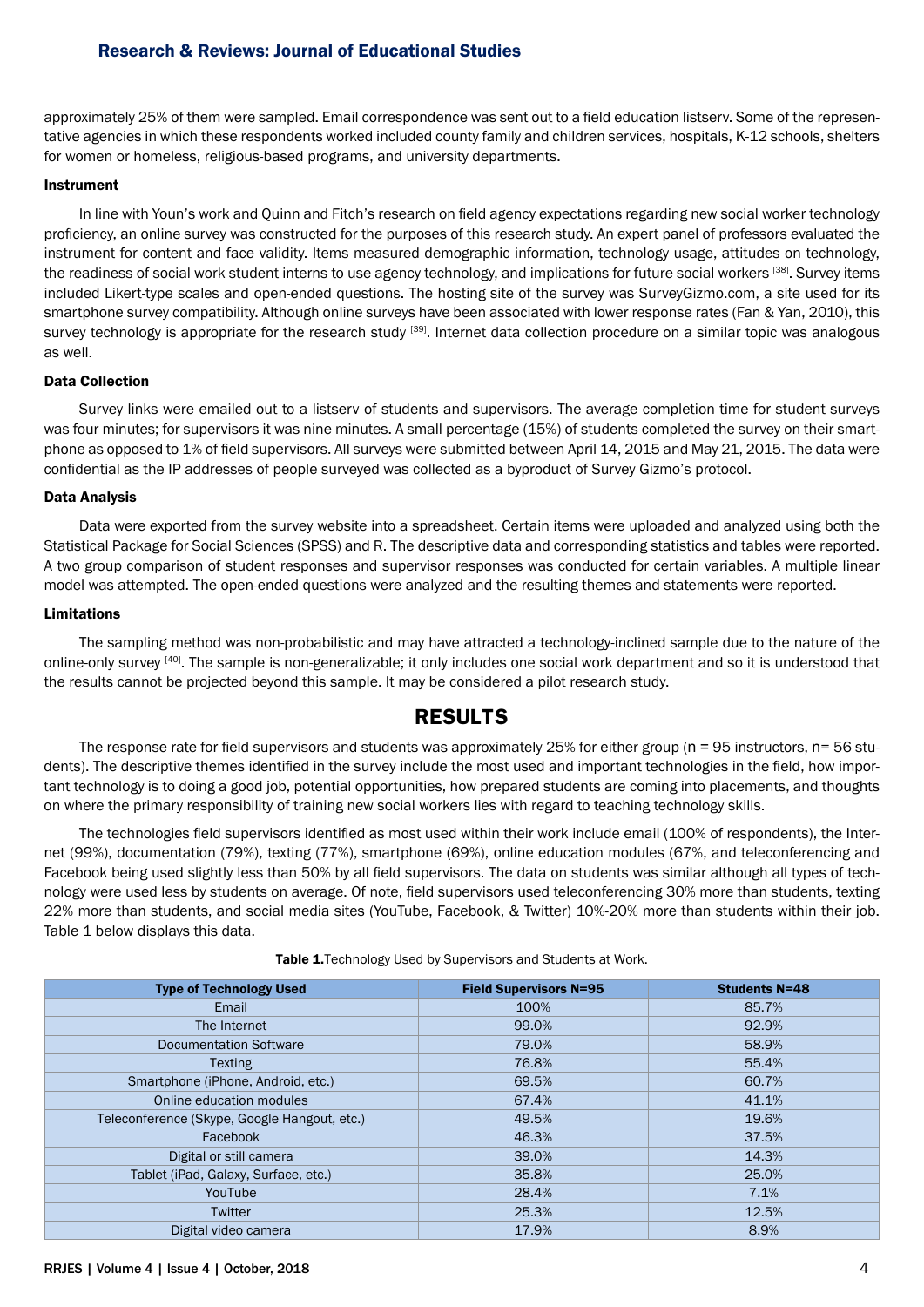| Podcasts                                              | 13.7% | 5.4% |
|-------------------------------------------------------|-------|------|
| Audience response systems (Clickers, Socrative, etc.) | 13.7% | 1.8% |
| Virtual simulations (Second Life, VR headsets, etc.)  | 2.1%  | 0%   |

The majority of field supervisors agreed (50%) or strongly agreed (25%) that knowledge about technology was important to doing their job. Over 80% agreed that the social work students they supervise come into the placement with competent technology skills. Nearly 95% of instructors agreed that technology makes their job easier. 63% reported that there are more opportunities for technology usage within their agency. Some of the opportunities listed included tablet use, social media, and better website management.

Given that there was a need to compare the means of students and supervisors a two sample t-test was utilized. This test is also helpful in analyzing data gained from a small sample size. The distribution of the Liker-type question responses concerning how much knowledge about technology agencies require was a part of the t-test. From this test, it was concluded that these two variables were significantly different. This means that field supervisors agreed more often that knowing about technology is required to do a good job but students at similar agencies were more neutral in this regard.

A two sample t-test was used to establish equivalence between the mean scores for the question concerning student competency with technology when they first are placed at an agency. There was no significant difference found between the supervisors

(M=3.97, SD=0.81) and students (M*=*4.20, SD=0.67), *t*(149)=-1.948, *p*=0.0535. This means that both students and supervisors agree that students are entering field placements with enough technology skills.

Field supervisors believed their social work students learn to use technology on the job (40% strongly agreed) and on their own (22% strongly agreed). Similarly, students believed they learned these skills on the job (38% strongly agreed) and on their own (33% strongly agreed). There were differences with regard to student learning in the classroom, however. As shown in Table 2.

| Social work students learn to use the technology<br>required at an agency: | <b>Field Supervisors (n=95)</b> |      |           | <b>Students</b><br>$(n = 56)$ |      |           |
|----------------------------------------------------------------------------|---------------------------------|------|-----------|-------------------------------|------|-----------|
|                                                                            |                                 | M    | <b>SD</b> | N                             | M    | <b>SD</b> |
| On their own                                                               | 92                              | 3.85 | 0.97      | 56                            | 4.05 | 0.98      |
| Classes in school                                                          | 89                              | 3.19 | 0.98      | 56                            | 2.43 | 1.23      |
| On the job                                                                 | 94                              | 4.28 | 0.72      | 56                            | 4.25 | 0.79      |

### Table 2. Likert-type Scale Location of Student Technology Learning Items.

Note. 1*=*Strongly Disagree; 2=Disagree; 3=Neutral; 4=Agree; 5=Strongly Agree

A two sample t-test was used again, this time on belief about whether or not technology skills are taught in classes. There was a significant difference found between the supervisors (M=3.19, SD=0.98) and students (M=2.43, SD1.23), t(144) =3.92, p=0.001. These results indicate that students are less likely to believe they learn appropriate technology skills in class as compared to supervisors. Supervisors agreed (38%) or strongly agreed (26%) that there are more opportunities to use technology within their agency while students agreed (35%) or were neutral (42%) on the same question.

With regard to where the opportunities were for promoting more technology, both students and supervisors agreed that social workers themselves had the most responsibility and those social work associations like NASW or CSWE had the least responsibility. An attempt was made to fit a multiple linear model for each variable but no relevant significance was shown. There were no gender or age effects.

When asked about technology opportunities within social work agencies on an open-ended question, both students and supervisors mentioned tablets, smartphones, and texting specifically as having an important future within their agency. One supervisor wrote that "allowing our text line to be accessed via internet" was imperative and a student said they were "experimenting with different technology opportunities to accommodate our growing text-line", including using messaging apps so that multiple social workers could communicate over the same line. This student also said that their agency had not yet found a solution to this problem.

Documentation software was mentioned a great deal by students and supervisors as one of the most important technologies used. One student said that their documentation database was crucial but that the "one we currently have is outdated and unsupported". Another student mentioned one day using computer software to automatically stamp documents at a click of a button because their current system involved physically stamping hundreds of pages manually. On the student end, documentation software was mentioned the most as the technological skill they lacked coming into their placement.

# **DISCUSSION**

The most important conclusion that can be drawn from this research study is that field supervisors and social work students themselves in this sample both agreed that students coming into placements are competent in using technology. However, the amount of technological opportunities mentioned in the open response data denotes a lack of potential technology that agencies could be using.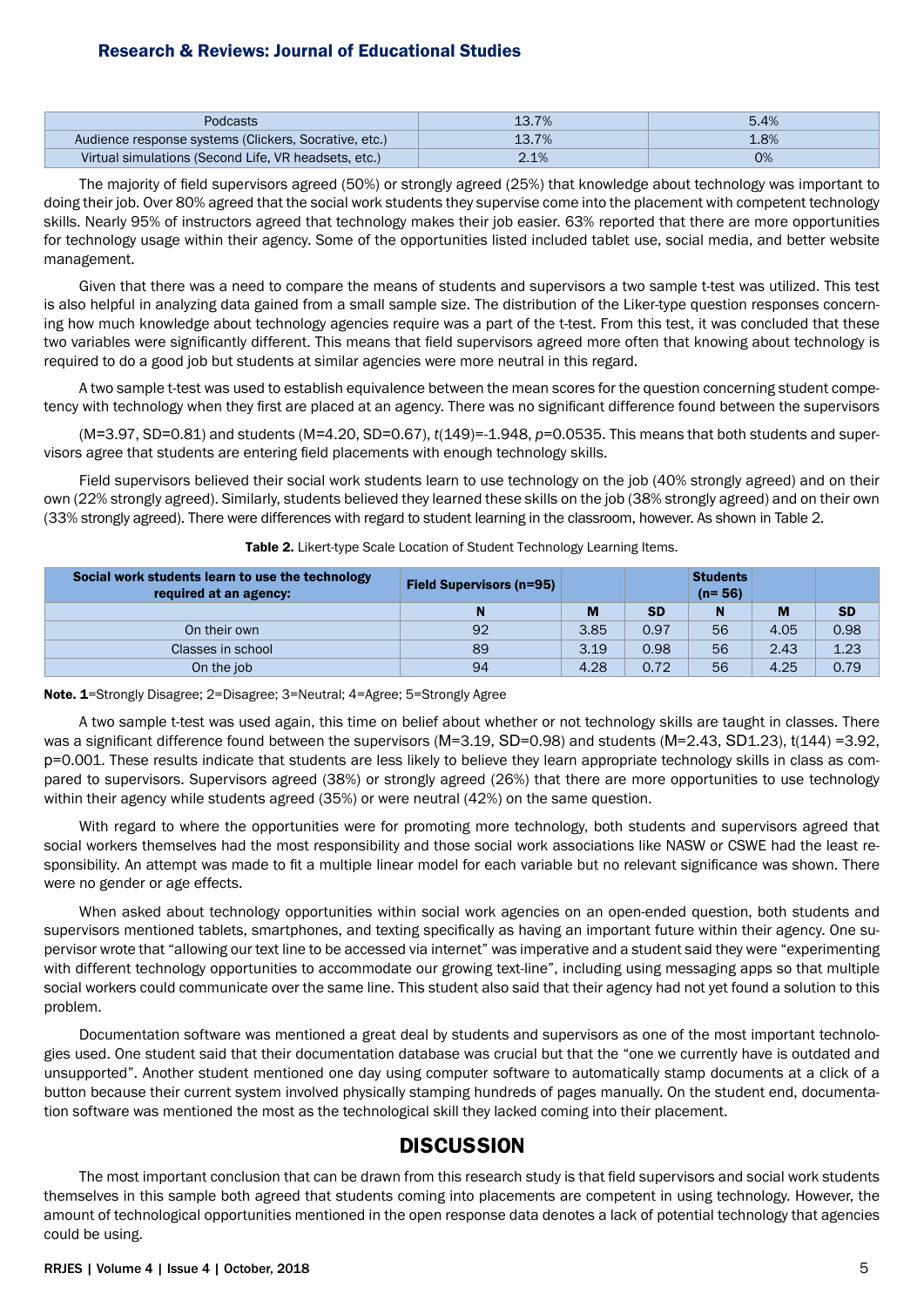With regard to the question on where students are learning to use technology, students were more likely to report that they learn it on their own (M=4.05) while instructors believed students learned it in class more (M=3.19). Students also had a lower average agreement compared to supervisors with the question pertaining to colleges or universities being responsible for promoting technological opportunities within the field. These results might signal a supervisor disconnect with social work programs. This separation of beliefs demonstrates that students are less inclined to turn to their social work department for technology skills. Although these skills were measured as adequate within this limited sample frame, the future environment of social work will certainly require more skills. It is a dangerous belief to think that social workers can be as effective as possible while learning these innovative skills on their own.

With mobile technology and social networking changing client interactions and relationships with such abundance, social work programs need to look at their curriculum. Sending out student interns with untested skills in this area leads to missed opportunities and perhaps compromised competitiveness compared to schools that are including innovative coursework [41]. As one field supervisor put it, "we are unlikely to hire a social worker who is not proficient with using a computer".

The themes identified in the survey items echo Youn's work on a similar topic. There is a need for more establishments of best practices among new technologies in the field. If more social workers and faculty can collaborate and focus on technology content within social work programs, then this awareness can "push the issue" and establish a strong base with regard to innovative skills for graduating students.

Future studies on this topic should include a more generalizable sample and updated technology as it is tested in the field. As social work enters the second quarter of this century, there is a continued urge to build in more technology components within the curricula of social work programs<sup>[42]</sup>. Questions remain about understanding how social networking and media affect nonprofits, how budget constraints will force agencies to digitally interact more with larger client loads, or what new ethical boundaries will be raised when these new online relationships become the norm within social work $[43]$ .

# **REFERENCES**

- 1. Eamon MK, et al. Teaching the importance and use of web-based services to assist clients in obtaining public benefits. J Teach Soc Work. 2013; 33:143-158.
- 2. Dombo EA, et al. Clinical social work practice and technology: Personal, practical, regulatory, and ethical considerations for the twenty-first century. Soc Work Health Care. 2014;53:900-919.
- 3. Schoech D. Hum Serv technology, 1980+: Retrospective and perspective. 2014.
- 4. Youn E. The relationship between technology content in masters of social work curriculum and technology use in social work practice a qualitative research study. J Tech Hum Serv. 2007;25:45-58.
- 5. Quinn A and Fitch D. A conceptual framework for contextualizing information technology competencies. J Hum Behav Soc Environ. 2014;32:133-148.
- 6. Quality Assurance Agency for Higher Education. (2008). Benchmark statement. Quinn, A. An exploratory study of opinions on clickers and class participation from students of human behavior in the social environment. J Hum Behav Soc Environ. 2010;20:721-731.
- 7. Videka L and Goldstein E. 50 years and the future of agency-based clinical social work practice: Introduction to the special issue. Clin Soc Work J. 2012;40:119-126.
- 8. Perron BE, et al. Information and communication technologies in social work. Advances in Social Work. 2010;11:66-81.
- 9. Reamer FG. Distance and online social work education: Novel ethical challenges. J Teach Soc Work. 2013;33:369-384.
- 10. University of Minnesota. M.S.W. Student Handbook 2015-2016. Retrieved from [http://www.cehd.umn.edu/ssw/](http://www.cehd.umn.edu/ssw/Documents/MSW/MSWHandbook2015-2016.pdf) [Documents/MSW/MSWHandbook2015-2016.pdf](http://www.cehd.umn.edu/ssw/Documents/MSW/MSWHandbook2015-2016.pdf) U.S. Census Bureau. (2014). Census data. 2015.
- 11. Larrison CR, et al. Welfare recipients and the digital divide: Left out of the new economy? J Tech Hum Serv. 2002;19:1.
- 12. Seckin G. Internet technology in service of personal health care management: Patient perspective. J Techn Hum Serv. 2009;27:79-92.
- 13. Fang L, Mishna F, et al. Social media and social work education: Understanding and dealing with the new digital world. Soc Work Health Care. 2014; 53:800-814.
- 14. Baldridge S, et al. Mobile Classrooms: Using Mobile Devices to Enhance BSW Education. J Baccalaureate Soc Work. 2013; 18:17-32.
- 15. Cook DA, et al. Technology-enhanced simulation for health professions education: A systematic review and meta-analysis. JAMA: J American Med Assoc. 2011;306:978-988.
- 16. Mishna F, et al. Here to stay: Cyber communication as a complement in social work practice. Families in Society. 2014; 95 :179-186.